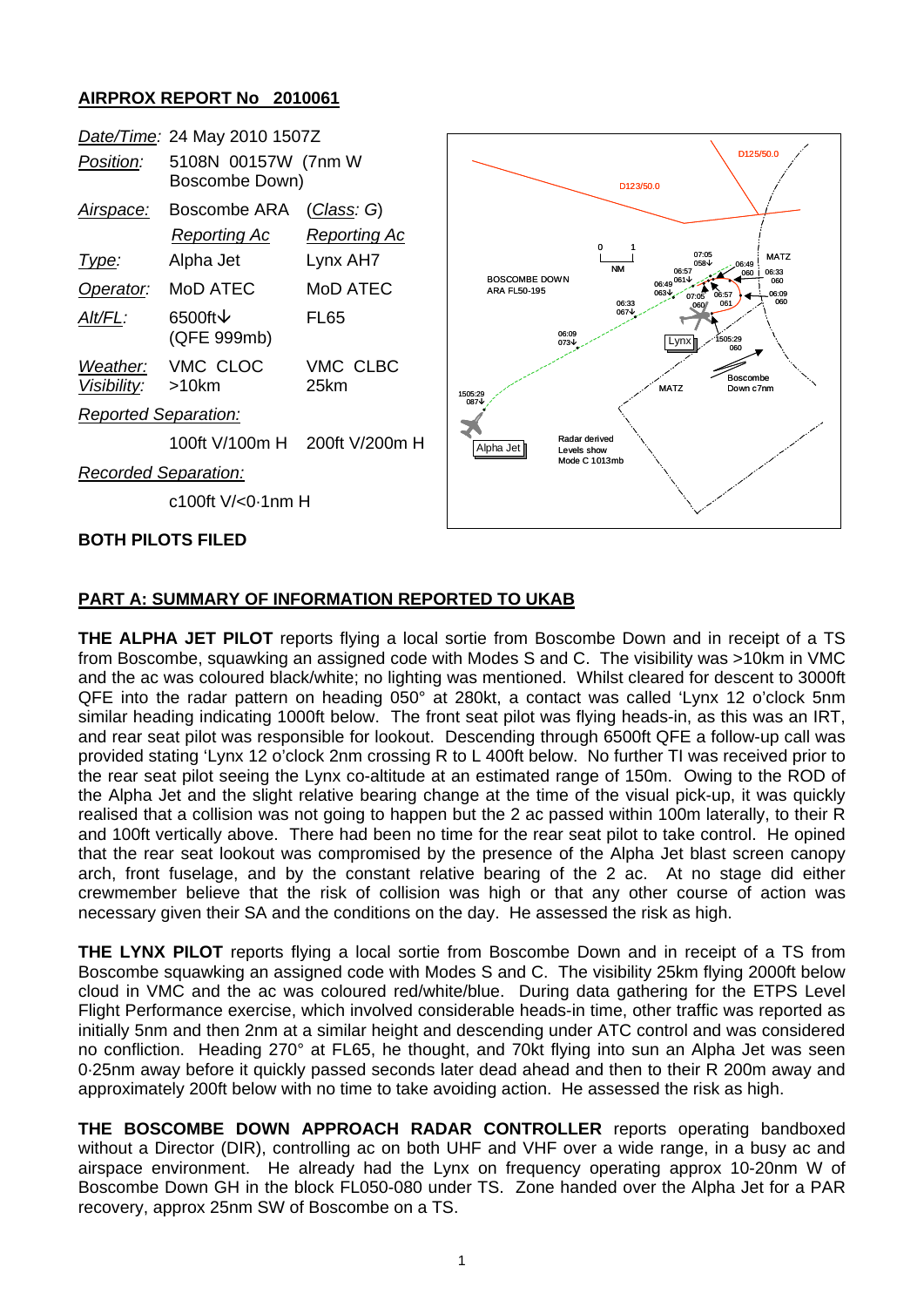The Alpha Jet had been placed on a heading of 050°, he thought [actually 065°], and was in the descent to 3000ft QFE, passing through approximately 8000ft approx 10nm SW of the Lynx. Once on frequency, he passed TI to both flights on their relevant positions with the Alpha Jet now approx 5nm SW of the Lynx, 1000ft above descending. He assessed that the normal ROD for an Alpha Jet would be sufficient to get below the Lynx before they came into close proximity and as such felt that the heading of the Alpha Jet was safe and the most expeditious for his recovery. As the ac closed on each other, he assessed that the ROD of the Alpha Jet was slower than normal and a TI update would be required; he gave this to both flights. The Lynx manoeuvred towards the Alpha Jet and the contacts merged at co-alt. Three days after the event, he was informed that the pilot was filing an Airprox.

Of note, Boscombe based ac are automatically under a reduced service within 15nm of Boscombe due to high traffic density and limits of surveillance cover.

During the incident, he was also providing a TS to 2 x Twin Squirrels on a separate frequency, operating approx 20-30nm NE in close proximity to CAS, SPTA D123/5 and numerous primary contacts, which were drawing his attention away from the other ac on frequency.

The unit has been operating extended hours to meet operational tasks, meaning that the number of controllers available is less than normal. As such, he was unable to call upon a DIR as he may have done considering the number of ac, their relative positions and the airspace he was operating within.

He had an interrupted sleep the night before and although he could not be sure as to its effect, if any, fatigue may have played a part in the incident as it was towards the end of a busy day.

**THE BOSCOMBE DOWN SUPERVISOR** reports the Wx conditions were extremely good, all equipment was fully serviceable and the Radar controller had been in the seat for approximately 30min. Although the intensity was estimated in the Approach room as medium, he was aware that Tower was getting busy and as there was a u/t ADC so he elected to go upstairs to Supervise.

At approximately 1600Z, he received a call from the Alpha Jet pilot, who told him that he felt he had been given a vector during his recovery that had caused him to merge with a rotary, the Lynx. This was the first that he, as the SUP, had heard of the incident. He asked the pilot if the conflicting traffic had been called; he said it had been called to him on a couple of occasions, but they were not visual with it until late, adding that the front seat pilot was heads down in the cockpit. He explained to the pilot exactly what the provision of TS was, and what responsibilities the controller had, but said he would speak to the controller, listen to the tapes and then call him back. At this stage the pilot did not mention reporting the incident as an Airprox.

He spoke to the controller, who confirmed that the contacts did get close; however, he had called accurate TI to both crews about each other. He asked the controller if he felt he had vectored the Alpha jet into confliction with the Lynx, and he said that the Alpha Jet was already on a heading after handover from Zone. Sup then listened to the tapes, which confirmed that the Alpha Jet had been handed over approximately 20 miles SW Boscombe descending to height 3000ft QFE – the Lynx was still over 10 miles away and not in direct confliction. Once identified on stud 4 (233·850), the controller passed TI to the Alpha Jet pilot about the Lynx and passed the information to the Lynx crew about the Alpha Jet. This information was again updated by 2 miles.

He contacted the Alpha Jet pilot to inform him that after listening to the tapes, speaking with the LEO and the controller, I felt that the APP Radar controller had not knowingly vectored the Alpha Jet into confliction with the Lynx, and that accurate TI had been passed in good time, then updated by 2 miles. The pilot's initial thoughts were that as he was recovering for a radar pattern, receiving vectors and descent instructions from ATC, he should not be coming into close proximity with other ac, and that ATC should maybe give further vectors to maintain separation. SUP explained this was not the responsibility of the controller under the terms of TS, and asked whether he was completely happy with both ATC and the pilot's responsibility when receiving a TS; he said he was happy. The pilot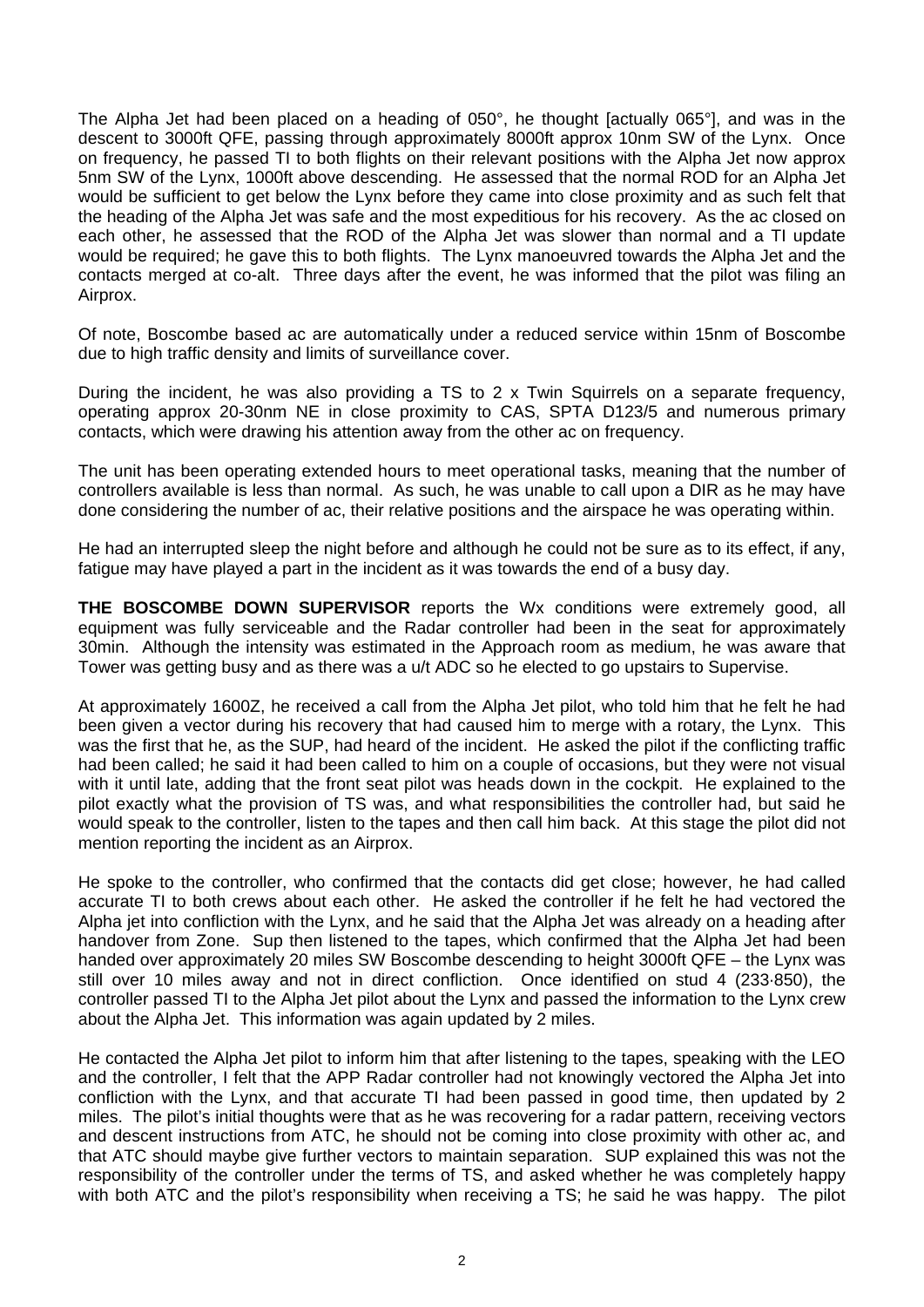said he would be filing an Airprox report so he informed him that he would impound the tapes and ensure the appropriate paperwork was completed.

After recent events, he believed that there is a misunderstanding among the aircrew at Boscombe Down as to what the terms of a TS are, and that they believe that when they recover for a GCA under a TS, ATC will maintain separation from all other ac; this could be causing complacency in the cockpit regarding the amount of heads up visual scanning they do, compared with when manoeuvring in a block to the W of Boscombe.

**HQ AIR BM SAFETY MANAGEMENT** reports that SO2 SM Spt ATM acknowledges the workload the controller was under at the time. Best practice remains to have available manpower to man APP and DIR separately during busy periods. The lack of available manpower, on this occasion, led to a reduction in SA which restricted the controller's ability to manage effectively the traffic he had on frequency. Not withstanding the provisions of a TS, in this situation the Alpha Jet's ROD and turn of the Lynx was not assimilated and acted upon. TI was timely and accurate; unfortunately the Alpha Jet handling pilot was head down and the rear seat pilot reports his lookout being compromised by the presence of the Alpha Jet blast screen canopy arch and front fuselage.

SO2 SM Spt ATM also acknowledges that working practices were complicated due to extended hours operations to meet operational tasks which lead to a lack of available manpower. Consideration should be given at Unit level to the knock-on effect of operating hours and availability of manpower.

UKAB Note (1): CAP774 UK Flight Information Services Chapter 3 Traffic Service Page 1 Para 1 states 'A traffic Service is a surveillance based ATS, where in addition to the provisions of a Basic Service, the controller provides specific surveillance-derived traffic information to assist the pilot in avoiding other traffic. Controllers may provide headings and/or levels for the purposes of positioning and/or sequencing; however; the controller is not required to achieve deconfliction minima, and the avoidance of other traffic is ultimately the pilot's responsibility'. Page 2 Para 6 Deconfliction states 'Whether traffic information has been passed or not, a pilot is expected to discharge his collision avoidance responsibility without assistance from a controller. If after receiving traffic information, a pilot requires deconfliction advice, an upgrade to Deconfliction Service shall be requested. The controller shall make all reasonable endeavours to accommodate this request as soon as practicable and provide deconfliction advice at the earliest opportunity. When providing headings/levels for the purpose of positioning and/or sequencing or as navigational assistance, the controller should take into account traffic in the immediate vicinity, so that a risk of collision is not knowingly introduced by the instructions passed. However the controller is not required to achieve defined deconfliction minima'.

UKAB Note (2): The Alpha Jet pilot made his initial call to APP after transfer from Zone at 1505:31 when the ac was 14·5nm WSW of Boscombe Down and turning R from heading 050° onto heading 065°, which was assigned by APP during the handover. The ac descends through FL87 (8300ft QFE 999mb) with the Lynx it its 1 o'clock range 7·6nm tracking 075° level at FL60 (5600ft QFE). After APP confirmed the Alpha Jet was cleared to 3000ft QFE and the level of service (TS) he then established the pilot's decision height and intentions from the PAR. Immediately after, APP transmitted (1506:11) *"Alpha Jet c/s Lynx twelve o'clock five miles similar heading indicating one thousand feet above, correction, one thousand feet below"*. By now the Alpha Jet was descending through FL73 (6900ft QFE) with the Lynx, which was in a L turn passing through heading 010°, in its 1230 position range 5·3nm level at FL60 (5600ft QFE). APP's transmission was acknowledged with an abbreviated c/s after which the APP immediately transmitted *"Lynx c/s A-Jet south west four miles tracking north east with me one thousand feet above descending inbound"*. A garbled transmission was received in reply before APP transmitted (1506:29) *"Alpha Jet c/s Lynx twelve o'clock two miles crossing right left four hundred feet below"*. The radar shows the Alpha Jet descending through FL67 (6300ft QFE) with the Lynx just R of its 12 o'clock range 3·1nm turning L through heading 300°, 300ft below. No reply was received before APP transmits (1506:51) *"Lynx c/s previously reported A-Jet one mile tracking east similar height descending"* which was acknowledged with c/s. About 10sec later the APP instructed the Alpha Jet crew to R onto 080° which was acknowledged - no mention was made on the RT by either crews of an Airprox. The CPA occurs between radar sweeps: the